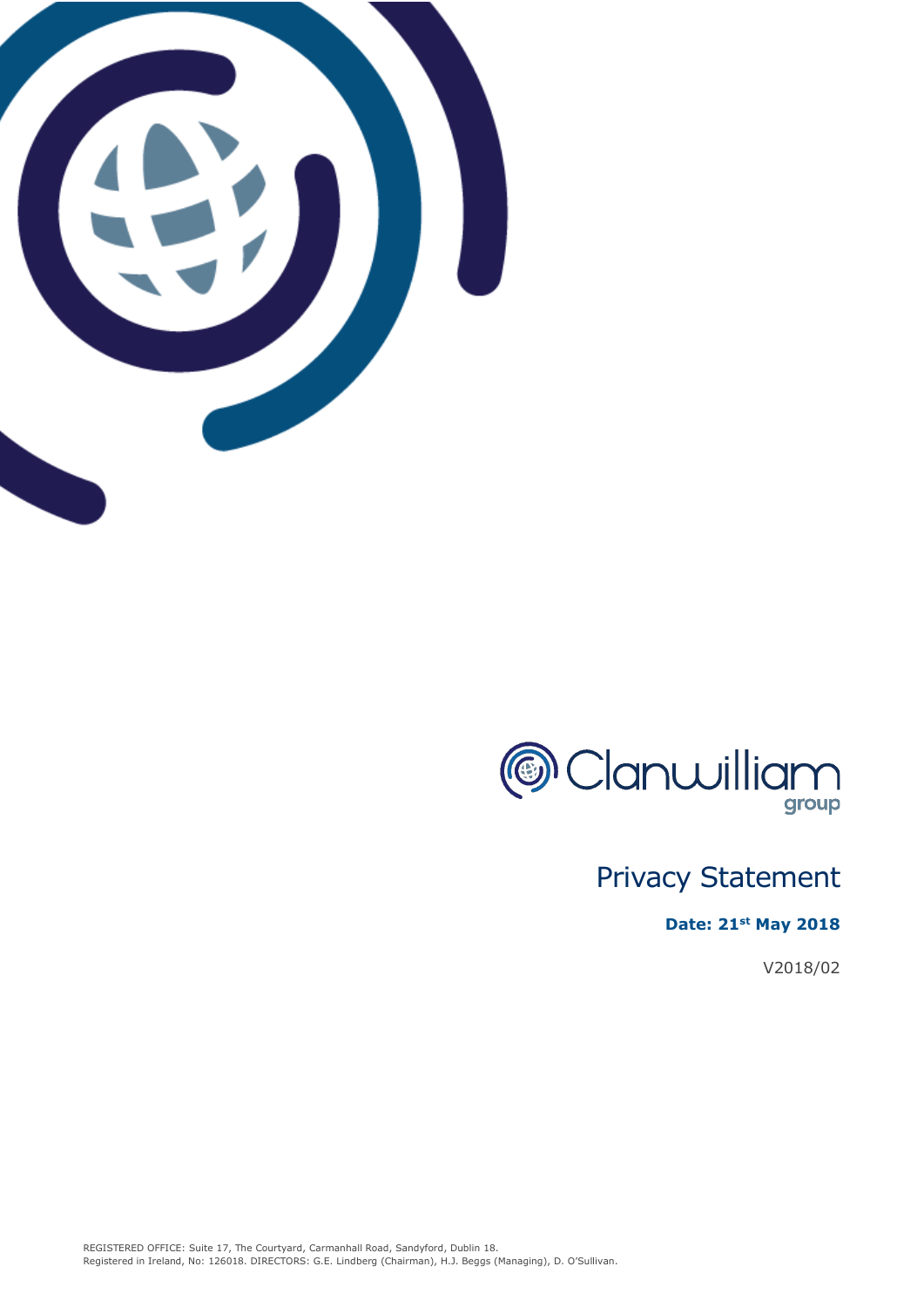

# **Table of Contents**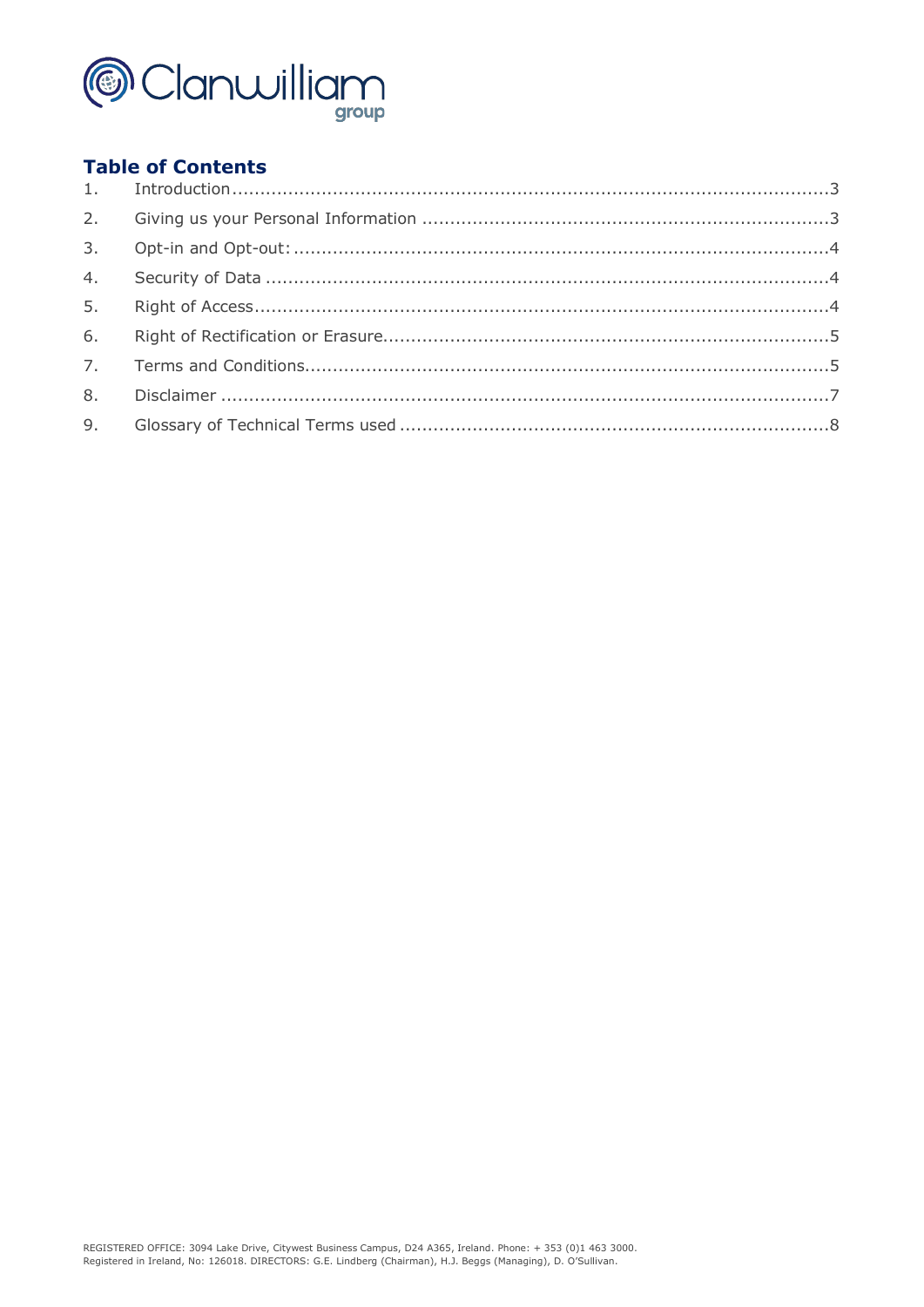

# **1. Introduction**

This is the Privacy Statement of Clanwilliam Group as it relates to this Site. We are not responsible for the content or privacy practices of other websites. Any external links to other websites are clearly identified as such.

Clanwilliam Group is committed to maintaining the trust and confidence of our visitors to our web site. We respects the rights of users of our Site and is committed to protecting your privacy in accordance with Data Protection legislation at all times. We will not collect any personal information (also referred to as personal data) about you on this Site without your permission or otherwise in accordance with Data Protection legislation.

You are not required to provide us with any personal information (or personal data) in order to use our Site. However, where you choose to give us personal data, via online feedback forms or e-mail, then we will treat your personal information in accordance with Data Protection legislation.

By simply visiting our Site, you do not disclose, nor do we collect, personal data about you. The information collected about your visit is limited to technical data such as:

- The Internet address (or IP address) of the device you used to access this Site;
- Whether you reached the Site using a search engine or if you clicked a link on another website;
- The type of web browser you used;

The type of device you used to access the Internet.

We use this data for administrative and statistical purposes as well as to help us improve our Site. This technical data does not provide us with the personal data of visitors to our Site.

Most websites use cookies in order to improve the visitor experience by enabling that website to 'remember' you, either for the duration of your visit (using a 'session cookie') or for repeat visits (using a 'persistent cookie'). Cookies may be set by the website you are visiting ('first party cookies') or they may be set by other websites who run content on the page you are viewing ('third party cookies'). When first visiting our site you will be provided notice that our site uses cookies before cookies are set. If you continue to use the site after fair notice is provided we will consider this as consent, through an affirmative action taken by you, to the use of cookies.

For further information on Internet browser cookies please see our relevant Cookie Declaration which appears at the bottom of the pages on this website (unless already accepted).

# **2. Giving us your Personal Information**

Please note that where you provide us with your personal information (e.g. name, e-mail address, work address, phone and/or other contact information), through a facility provided on this Site or directly to us by e-mail, we will:

- a) Process and administer your personal data to perform all necessary actions to give effect to your request or instruction;
- b) Process your personal data to tell you about our products and services. We will only do so after asking for your explicit consent, or by relying on legitimate aim (in the case of existing customers);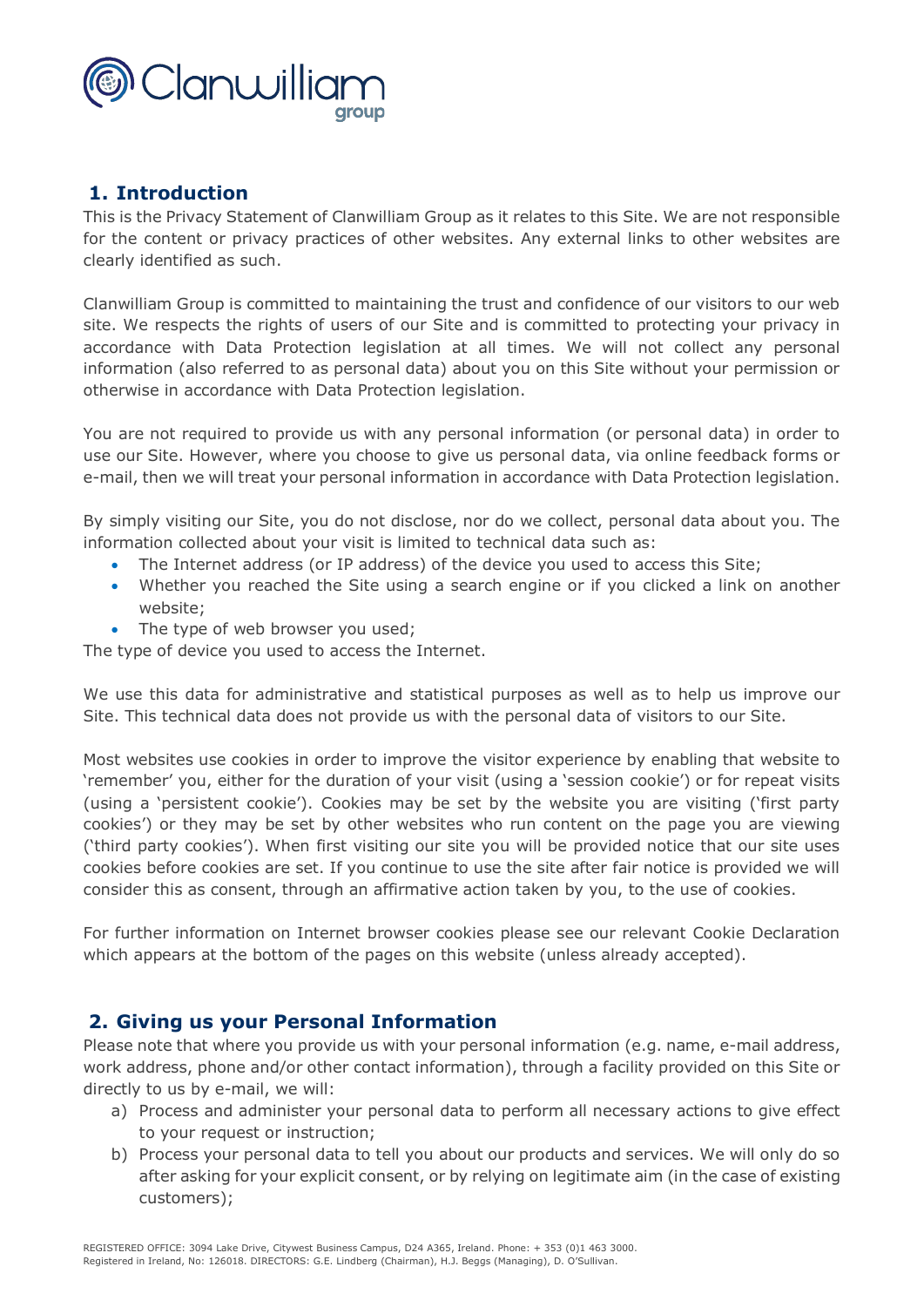

c) Retain a record of incoming and outgoing communications (e.g. e-mail) in compliance with the storage limitations principles of the EU General Data Protection Regulation. Information in the e-mails we receive and send will not be disclosed to any third party without the permission of the sender unless otherwise in accordance with the Data Protection legislation.

## **3. Opt-in and Opt-out:**

Clanwilliam Group operates a strict "opt-in" policy for individuals. That means we will not send you any information unless you have requested to receive e-mail/text/social media message updates from us.

For businesses, Clanwilliam Group operates, in compliance with the relevant Data Protection legislation, an "opt-out" policy. This means that we will continue to contact businesses with news and information of our goods and services until we are informed that this communication is no longer required.

If you (whether an individual or business customer) wish to be removed from our direct marketing list and do not wish to receive any further information from us (opt-out) you can inform us of this by clicking on the link at the bottom of each e-mail communication you receive from us. Once this information is received we will immediately remove you from our direct marketing database.

Further information on opt-in and opt-out options with regard to direct marketing is available at: https://ico.org.uk/media/for-organisations/documents/1555/direct-marketing-guidance.pdf

#### **4. Security of Data**

Clanwilliam Group takes seriously its security obligations in respect of your personal data under the EU General Data Protection Regulation in order to prevent unauthorised access to, or alteration or destruction of personal data in our possession.

## **5. Right of Access**

Where you have provided us with your personal data you have a right to be given a copy of your personal data in accordance with Articles 12 and 15 of the EU General Data Protection Regulation subject to certain exceptions. To request a copy of your personal data please email gdpr@clanwilliamgroup.com who will provide you with our Subject Access Request Policy and our Subject Access Request Form for completion before sending it to: DPO@clanwilliamgroup.com

The information provided under a subject access request will be provided free of charge (for the first copy – any subsequent copies may incur a reasonable fee based on administrative costs).

Please note that all subject access requests must be accompanied by proof of identity and address. In case of missing identification we will remind you of this requirement upon receiving your request, but requests received without proof of identity and address will not be considered valid: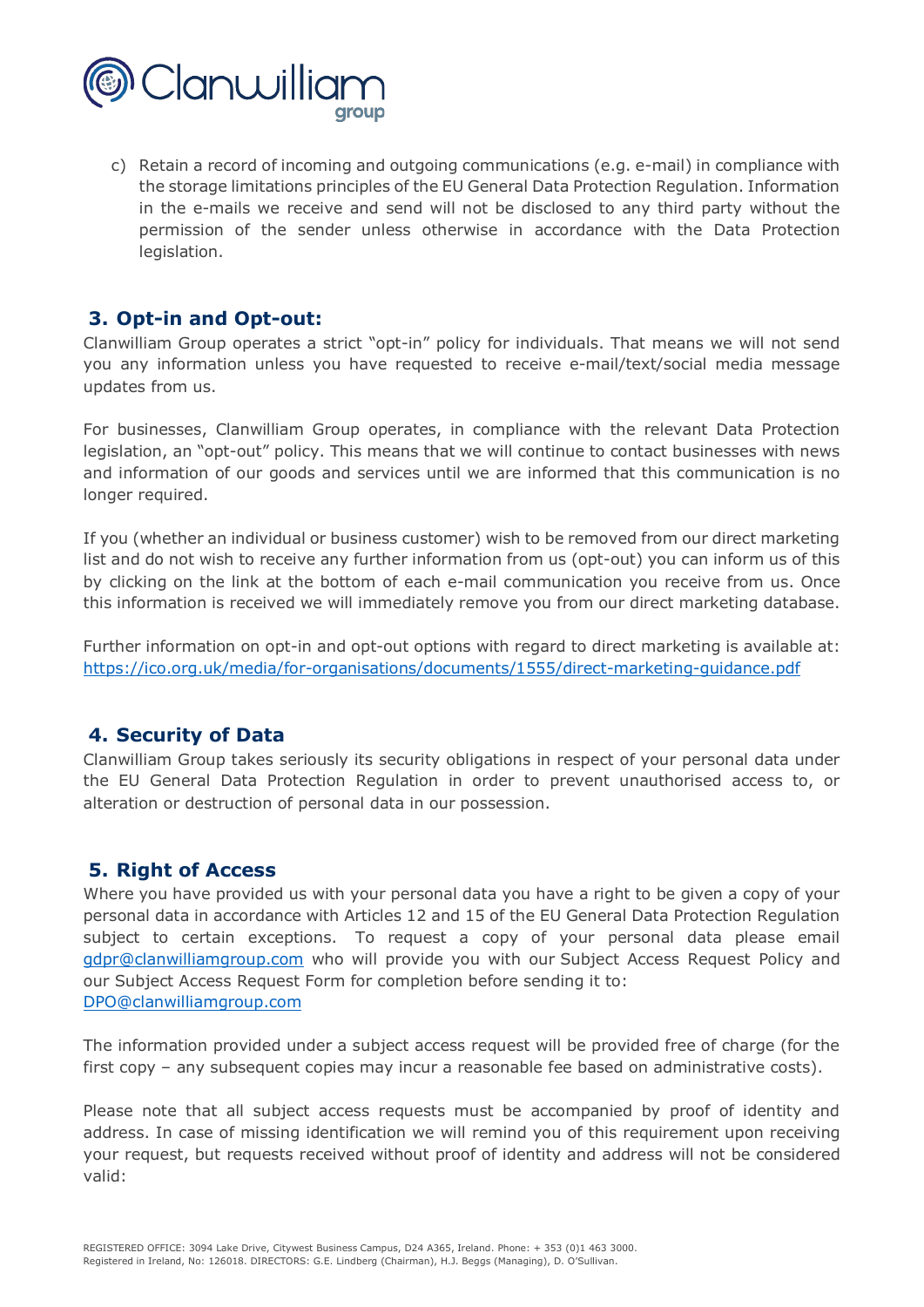

Provided none of the restrictions specified in Article 23 of the EU General Data Protection Regulation apply, a copy of the request material will be dispatched by secure, registered delivery in the agreed format within 30 days of receipt of a valid subject access request.

## **6. Right of Rectification or Erasure**

If we hold incorrect information about you which was originally submitted by you through this Site, you have the right to have the data amended. You also have the right to have any information you have sent to us via this Site erased. To request your right to rectification and/or erasure please send your request in writing to:

DPO@Clanwilliamgroup.com

This request must be accompanied by:

- Proof of your name and address; and
- A description of the specific personal data you wish rectified.

If you request erasure of your personal data all your data will be erased subject to the following important notice:

• We are not required to rectify or erase your data if we have a lawful basis for continuing to process the data and it falls under the exemptions listed in Article 17 of the EU General Data Protection Regulation.

Clanwilliam Group trusts that you appreciate that we respect and value your right to privacy, and that our honesty and integrity shall mean that you will continue to trust us with your personal data, knowing that we will not use it for any inappropriate purpose.

## **7. Terms and Conditions**

Access to this Site and the use of information contained on it is governed by the terms and conditions set out below. As these terms and conditions are for the protection of both you and Clanwilliam Group we advise that you please take the time to read them carefully.

By using this Site you will be deemed to have accepted these terms and conditions. Please note that this Site is owned and operated by Clanwilliam Group and that references to "we", "us" and "our" mean Clanwilliam Group.

Copyright in this Site and the information set out on it belongs to us and/or our licensors and may not be copied, transmitted or reproduced without our prior consent. All copyright, trademark and other proprietary notices must be left intact. Save as otherwise specified, the contents of all the pages contained in this site are copyright of Clanwilliam Group or its licensors.

Reproduction of part or all of the contents of the pages in any form is prohibited other than in accordance with the following permissions:

- You are granted a non-exclusive, non-transferable licence solely for the purpose of using this site and any services available on this Site.
- You may make one electronically stored, transient copy of these pages of this site for the exclusive purpose of on-line viewing.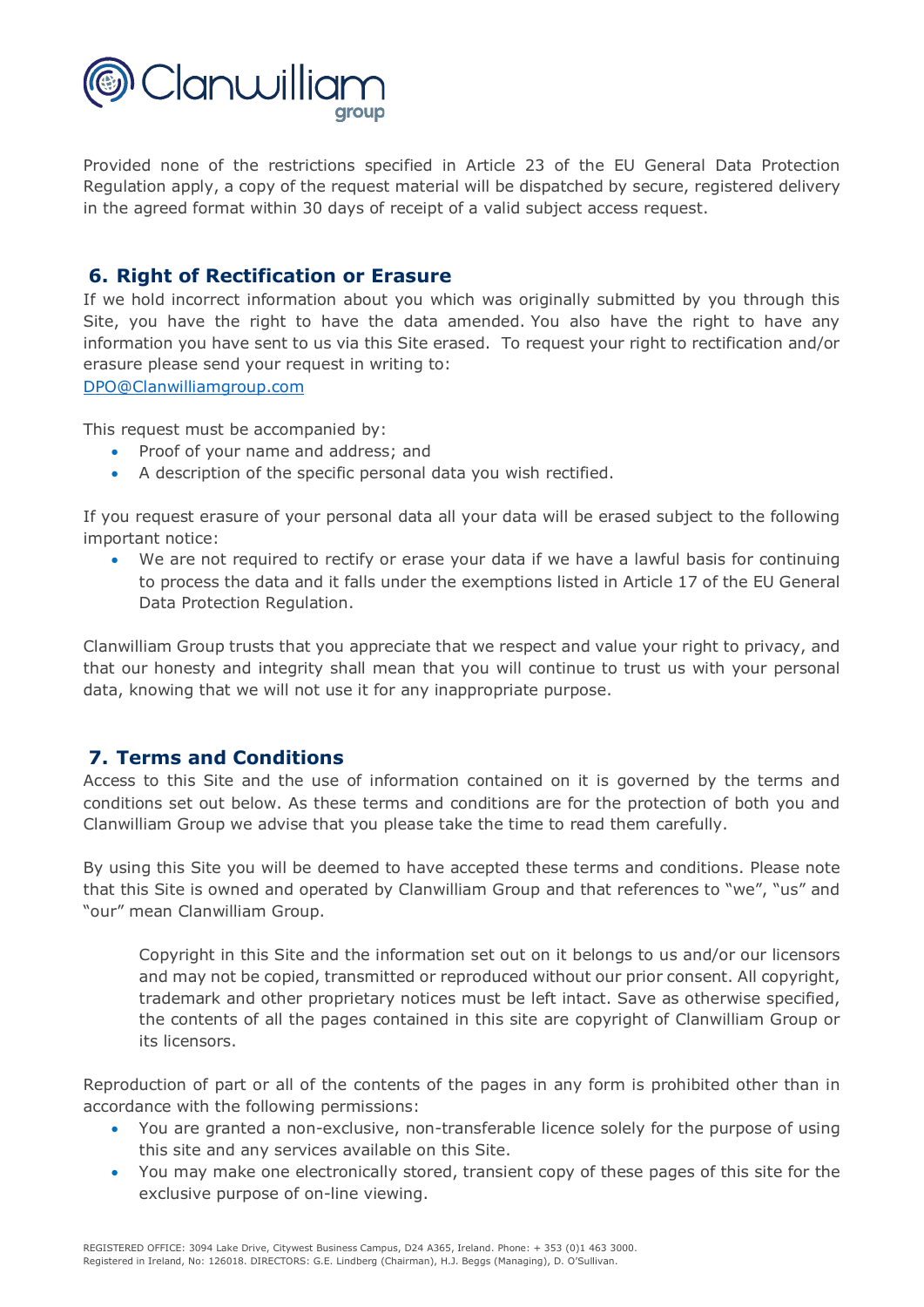

• You may make one hard copy of these pages for exclusively, non-commercial purposes.

Save whether otherwise specified, the author(s) of the literary and artistic work set out in the pages contained in this site has/have asserted his/her/their moral rights to be identified as the author of these works.

This licence does not permit incorporation of the material or any part of it in any other work or publication, whether in hardcopy or electronic or any other form. In particular (but without limitation) no part of this Site may be distributed or copied for any commercial purpose.

No part of this Site may be reproduced on or transmitted to or stored in any other website or other form of electronic retrieval.

Some pages on this Site contain hypertext links to websites of business units and subsidiaries of Clanwilliam Group. You are reminded that when you enter such Sites, you will be subject to the terms and conditions of those Sites.

Some pages on this Site contain hypertext links to websites not maintained by Clanwilliam Group. You are reminded that when you enter other websites via such hypertext links, you will not be subject to these terms and conditions and you will not benefit from the protections afforded to you in using our Site. We will not be liable in any way for the content, availability or use of such link to websites and you use such links entirely at your own risk.

You warrant that you will use this Site in accordance with all the terms and conditions applying to such use and you agree to indemnity Clanwilliam Group for any liability accruing to Clanwilliam Group from your use of this Site.

This Site is established in Ireland in accordance with the laws of Ireland and will be governed by the laws of that country. When you use the Site, you accept that your use of the Site and any information on the Site will also be governed by the laws of Ireland and if any claim or dispute arises from your use of the site or any information on it, you agree that the Irish Courts will have non-exclusive jurisdiction over all such claims or disputes.

The use of this Site or the distribution of information on this Site may be restricted by local law or regulation in certain jurisdictions. As such, this Site is not intended for use, nor is the information intended for distribution, in such jurisdictions. Therefore, the persons accessing this Site should inform themselves about and observe any such restrictions.

No third party is permitted to link any other website to this Site without obtaining Clanwilliam Group's prior written consent.

Please note that the sending of personal information via e-mail over the Internet may not be secure and can be intercepted by third parties or incorrectly delivered. You should not divulge confidential or personal information over the Internet unless you are using secure or encrypted communications technology.

The contents of this Site including these terms and conditions are subject to change. Should we make changes to our privacy settings or policy we will notify you in advance. We accept no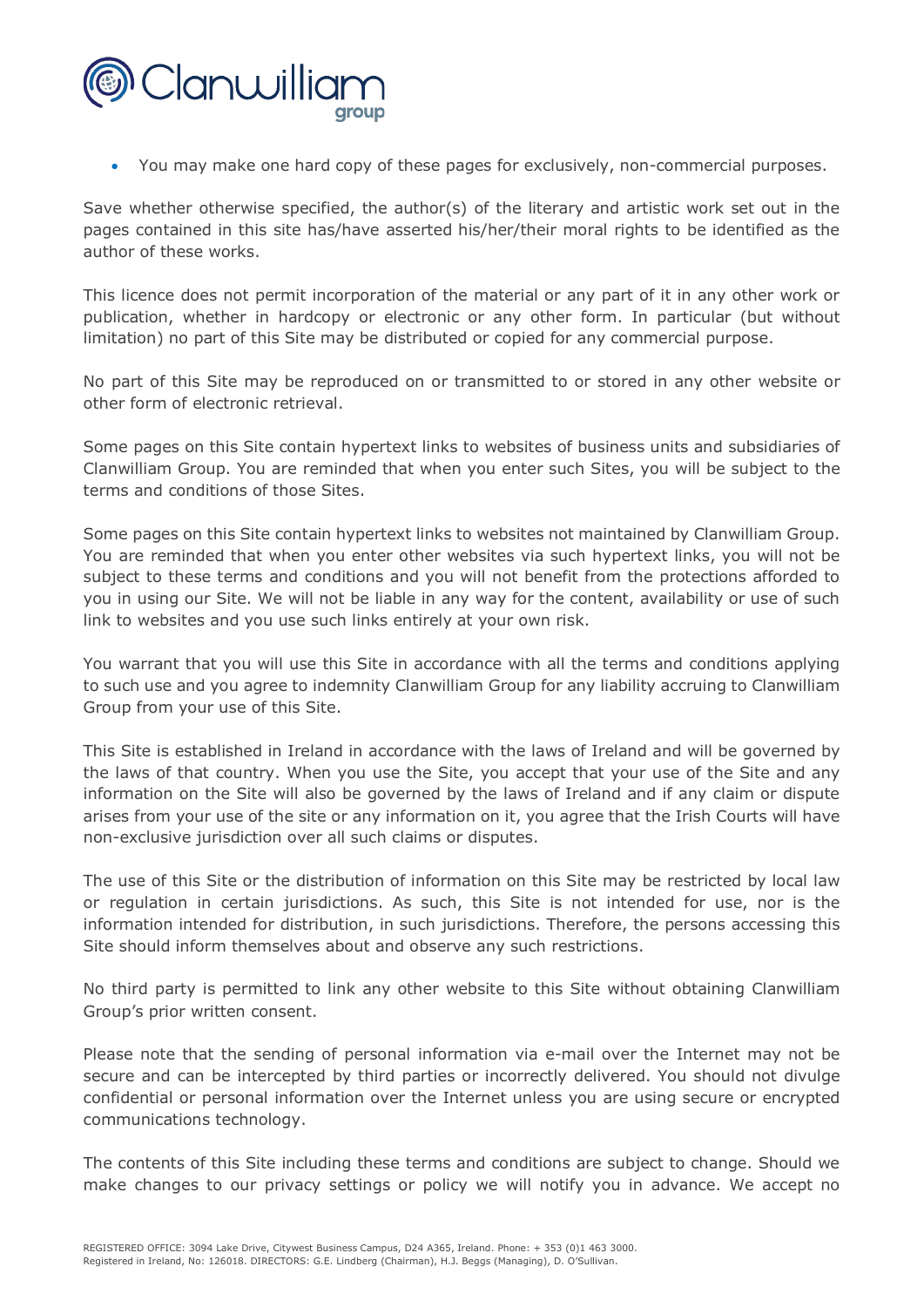

responsibility or liability for keeping the information in this Site up to date or for any failure to do so.

## **8. Disclaimer**

The information contained in this Site is for information purposes only. Whilst every care has been taken in its preparation we do not make any warranties or representations as to its completeness, accuracy or reliability. Although we have made all reasonable efforts to ensure that all of the information on the Site is accurate at the time of inclusion, we do not represent that this is the case and it should not be relied upon as such.

We neither accept nor assume any responsibility to you in relation to the contents of this Site. Access to and use of this Site is at the users own risk and we do not represent or warrant the use of this Site or any material downloaded from it will not cause damage to property, including but not limited to loss of data or computer virus infection.

In no event do we accept liability of any description including liability for negligence for any damages whatsoever resulting from loss of use, data or profits arising out of or in connection with the access, use or performance of this Site or any of its contents.

We do not accept liability for any inaccuracies or omissions on this Site. All implied warranties are excluded to the fullest extent permissible under law.

We reserve the right to update or alter the information on this Site including these terms and conditions at any time without giving notice of the alterations. Clanwilliam Group does not give any warranty of uninterrupted use of this Site and Clanwilliam Group do not accept liability for any information posted on this Site by third parties.

You will ensure that your use of this Site complies with all applicable laws and regulations, including but not limited to those principles of law which protect against compromise of copyrights, trade secrets, proprietary information and other intellectual property rights, liable or defamation of character, invasion of privacy or tortious interference.

No data transmission over the Internet can be guaranteed as totally secure. Whilst we strive to protect such information we do not warrant and cannot ensure the security of any information which you transmit to us. Accordingly, any information which you transmit to us is transmitted at your own risk. Nevertheless, once we receive your transmission, we will take reasonable steps to preserve the security of such information.

You agree not to post or publish any offensive, defamatory or unlawful material that could encourage or constitute a criminal offence, civil liability or violation of any law.

Clanwilliam Group reserves the right to monitor or review the contents of the Site but are not obliged to do so and assume no liability or responsibility for the contents therein.

Clanwilliam Group reserves the right to remove any materials posted to the Site at its absolute discretion.

Clanwilliam Group may disclose your identity to relevant parties to aid any investigation.